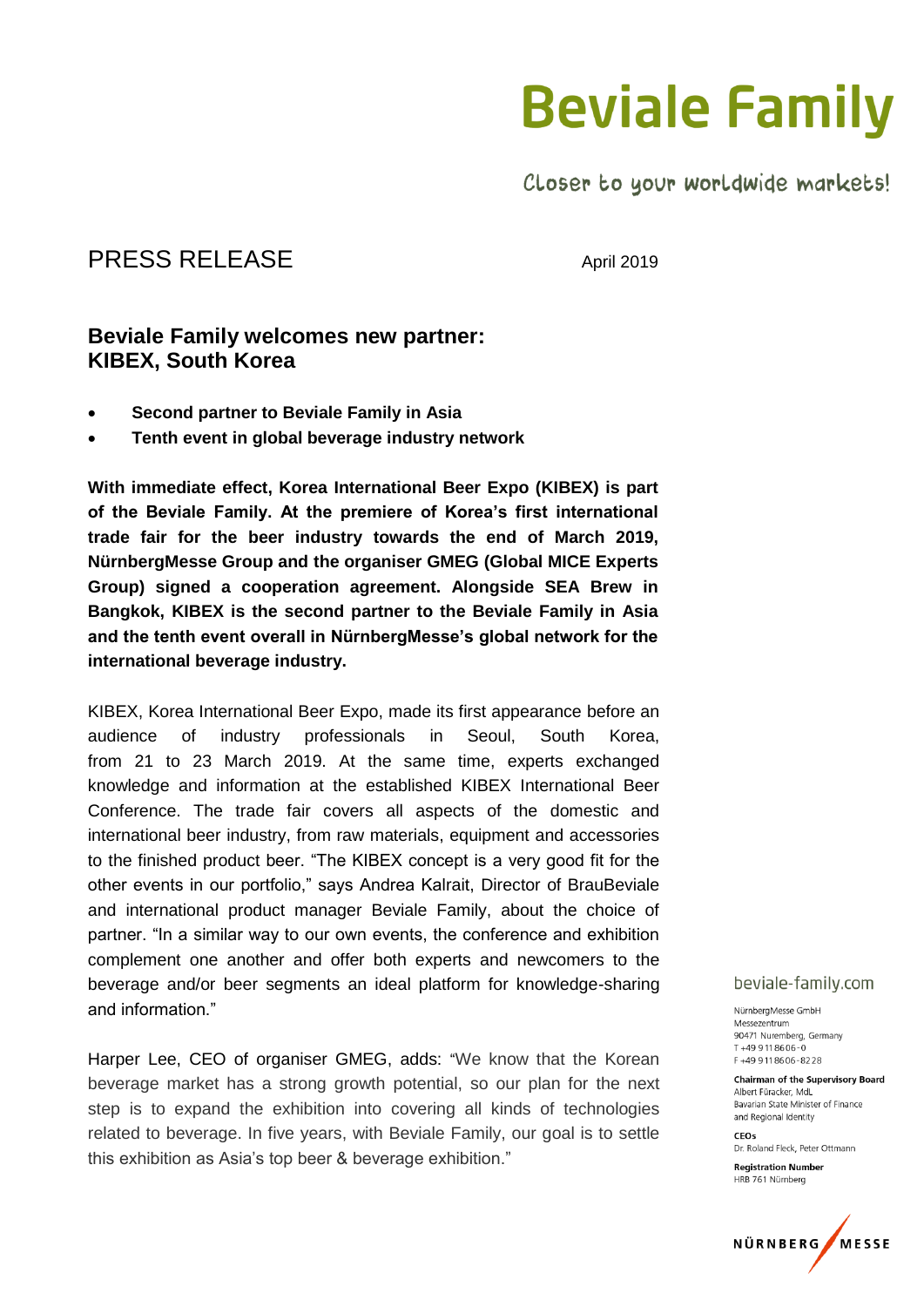# **Beviale Family**

Closer to your worldwide markets!

**KIBEX** reflects the aspirational Korean beer market, which enjoyed strong growth last year and went from around 70 local craft beer breweries in 2017 to more than 110 in 2018. Experts expect this figure to double to around 200 breweries by 2020. This makes Korea an attractive drinks market which international equipment suppliers are increasingly seeing as a successful platform. "These facts, and the good geographical location, are regarded as so promising that the Korean beer market is seen by industry insiders as the ideal testing ground for all of Asia," says Kalrait, explaining the economic background. "We are very pleased to have found in KIBEX an accomplished partner in this vibrant and highly promising market." The next KIBEX is expected to take place in April 2020. It is organised by GMEG and the Korean magazine The Beer Post.

#### **Beviale Family: International expertise in the beverage industry**

NürnbergMesse Group demonstrates its expertise in the beverage industry on an international stage: BrauBeviale in Nuremberg is one of the world's most important capital goods fairs for the beverage industry. The Beviale Family is also active in about ten countries around the world in a number of event formats and cooperative marketing arrangements, all tailored to the individual target market. Members of the Beviale Family and network partners are operating in the key growth markets. The "international sponsors" of the Beviale Family are Doemens Akademie and the VLB (Versuchs- und Lehranstalt für Brauerei), the Berlin-based teaching and training institute for brewing. Other projects are in the planning phase. For details and dates go to: **www.beviale-family.com**

#### **Press and media contacts, KIBEX**

Devora Seonae Song, International Communication Manager T +82 70 -7700-1991 gmeg\_devora@naver.com www.beerexpo.kr

#### **Press and media contacts, NürnbergMesse**

Sabine Ziener, Jasmin McNally T +49 911 86 06-85 21 F +49 911 86 06-12 85 21 jasmin.mcnally@nuernbergmesse.de

### More than a single event – the Beviale Family: **[www.beviale-family.com](file://///wst-s-dc01/group/WordshopPlus/NÃ¼rnbergMesse/63264/www.beviale-family.com)**

Beviale Family welcomes new partner: KIBEX, South Korea Press Release – April 2019 Page 2/3